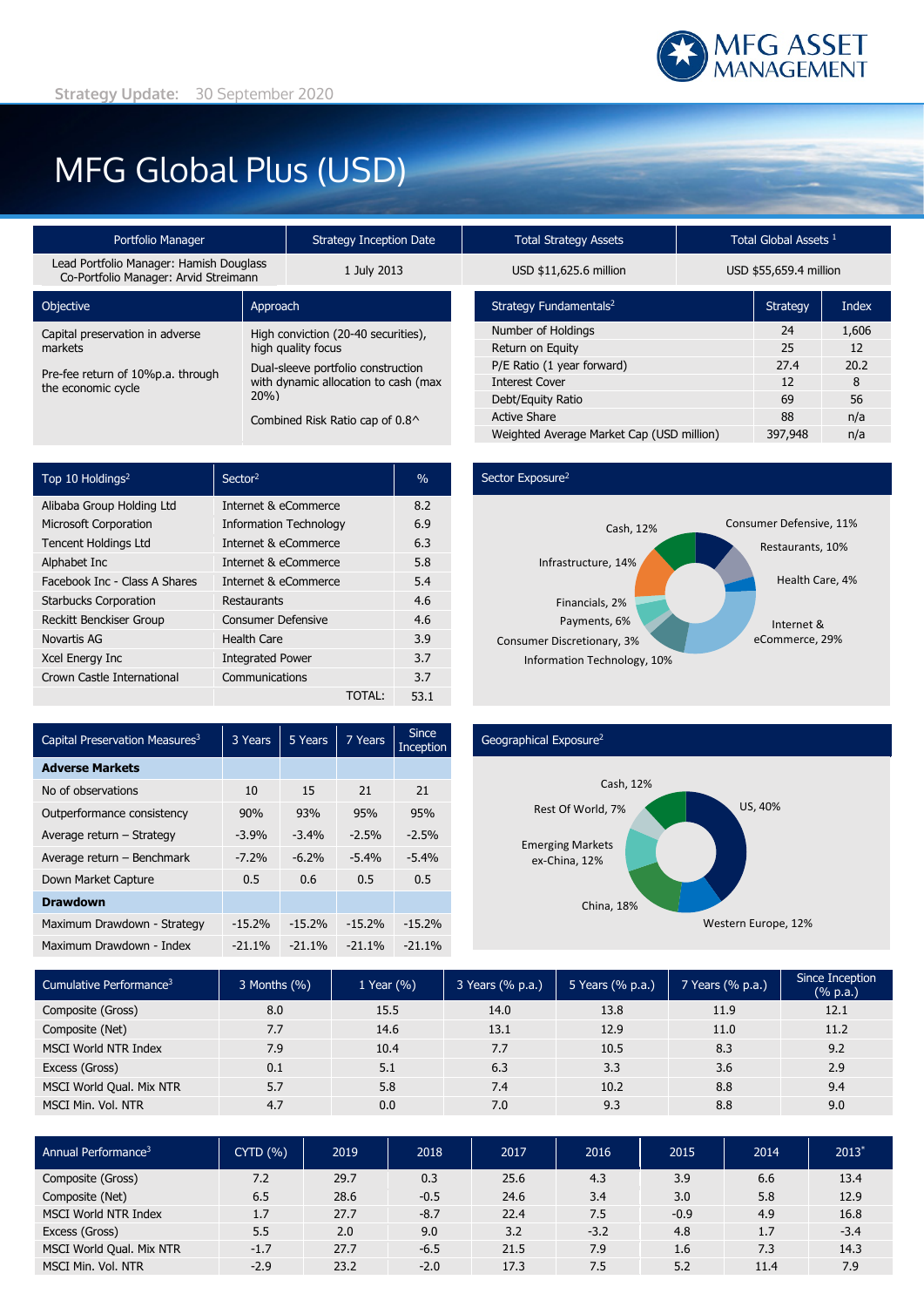| Supplementary Statistical Measures <sup>5</sup> | 3 Years | 5 Years | 7 Years | Since Inception |
|-------------------------------------------------|---------|---------|---------|-----------------|
| <b>Beta</b>                                     | 0.8     | 0.8     | 0.8     | 0.8             |
| Tracking Error (% p.a.)                         | 5.6%    | 5.1%    | 4.8%    | 4.8%            |
| Standard Deviation - Strategy                   | 13.6%   | 11.9%   | 11.4%   | 11.3%           |
| <b>Information Ratio</b>                        | 1.1     | 0.6     | 0.7     | 0.6             |

1 Comprised of all Global Strategies.

2 The data is based on a representative portfolio for the strategy. The representative portfolio changed in July 2017 due to the closure of the former representative portfolio. Sectors are internally defined. Geographical exposure is calculated on a look through basis based on underlying revenue exposure of individual companies held within the portfolio. Exposures may not sum to 100% due to rounding.The Index is the MSCI World NTR Index. Refer to the Important Notice below for further information.

3 Returns are for the Global Plus Composite and denoted in USD. Performance would vary if returns were denominated in a currency other than USD. Refer to the GIPS Disclosure section below for further information.<br>Composite vary depending on, among other things, the applicable fee schedule and portfolio size. Fees are available upon request.

4 Risk measures are calculated before fees and in USD. An adverse market is defined as a negative quarter, rolled monthly, for the MSCI World Net TR USD Index, whilst drawdown measures are measured monthly.<br>5 Supplementary

^ Combined risk ratio is a measure of relative beta and relative drawdown to MSCI World NTR USD Index. Please contact MFGAM should you wish for further details on the calculation.

\* Returns are only for part year.

#### **IMPORTANT NOTICE**

This material is being furnished to you to provide summary information regarding Magellan Asset Managementh Limited trading as MFG Asset Management (**'MFG Asset Management'**) and an investment fund or<br>investment strategy m investment or other advice. In making an investment decision, you must rely on your own examination of any offering documents relating to the Strategy.

The investment program of the Strategy presented herein is speculative and may involve a high degree of risk. The Strategy is not intended as a complete investment program and is suitable only for sophisticated<br>investors w future results and no person guarantees the future performance of the Strategy, the amount or timing of any return from it, that asset allocations will be met, that it will be able to implement its investment strategy or t statements involve known and unknown risks, uncertainties and other factors, and undue reliance should not be placed thereon. This material may contain 'forward-looking statements'. Actual events or results or the actual performance of an MFG Asset Management financial product or service may differ materially from those reflected or contemplated in such forward-looking statements. The Strategy will have limited liquidity, no<br>seconda

No representation or warranty is made with respect to the correctness, accuracy, reasonableness or completeness of any of the information contained in this material. This information is subject to change at any time and<br>no guarantee that such information is accurate, complete or timely and does not provide any warranties regarding results obtained from its use. MFG Asset Management will not be responsible or liable for any losses, whether<br>di losses, loss of opportunity or incidental or punitive damages.

No distribution of this material will be made in any jurisdiction where such distribution is not authorised or is unlawful. This material does not constitute, and may not be used for the purpose of, an offer or solicitatio any jurisdiction or in any circumstances in which such an otter or solicitation is unlawful or not authorized or in which the person making such ofter or solicitation is not qualified to do so. This material and the inform www.mfgam.com.au. Any trademarks, logos, and service marks contained herein may be the registered and unregistered trademarks of their respective owners.

United Kingdom - This material does not constitute an offer or inducement to engage in an investment activity under the provisions of the Financial Services and Markets Act 2000 (FSMA). This material does not form part of any offer or invitation to purchase, sell or subscribe for, or any solicitation of any such offer to purchase, sell or subscribe for, any shares, units or other type of investment product or service. This material or an in circumstances that will not constitute a financial promotion for the purposes of section 21 of the FSMA as a result of an exemption contained in the FSMA 2000 (Financial Promotion) Order 2005 as set out below. This<br>mate Order 2005 (FPO).

United States of America - This material is not intended as an offer or solicitation for the purchase or sale of any securities, financial instrument or product or to provide financial services. It is not the intention of Asset Management to create legal relations on the basis of information provided herein. Where performance figures are shown net of fees charged to clients, the performance has been reduced by the amount of the<br>highest fee available upon request and also may be found in Part II of MFG Asset Management's Form ADV.

The MSCI World Index (Net) is a free-float adjusted market capitalization weighted index that is designed to measure the equity performance of 24 developed markets. Index results assume the reinvestment of all<br>distribution

#### **GLOBAL INVESTMENT PERFORMANCE STANDARDS (GIPS®) DISCLOSURE**

Magellan Asset Management Limited, doing business as MFG Asset Management in jurisdictions outside Australia and New Zealand, (MFG Asset Management) claims compliance with the Global Investment Performance Standards (GIPS ®)

For the purpose of complying with GIPS, the Firm is defined as all discretionary portfolios managed by MFG Asset Management, excluding brands managed by subsidiaries operating as distinct business entities. MFG Asset Management is a wholly-owned subsidiary of the publicly listed company Magellan Financial Group Limited. MFG Asset Management is based in Sydney, Australia. Total Firm assets is defined as all assets managed by MFG<br>Asset M

The Global Plus composite is a concentrated global equity strategy investing in high quality companies (typically 20-40 stocks). High quality companies are those companies that have sustainable competitive advantages which translate into returns on capital materially in excess of their cost of capital for a sustained period of time. The investment objectives of the Global Plus strategy are to earn superior risk adjusted returns through

To achieve investment objectives, the composite may also use derivative financial instruments including, but not limited to, options, swaps, futures and forwards. Derivatives are subject to the risk of changes in the marke may reduce its returns.

A copy of the composite's GIPS compliant presentation and/or the firm's list of composite descriptions are available upon request by emailing client.reporting@magellangroup.com.au

The representative portfolio is an account in the composite that closely reflects the portfolio management style of the strategy. Performance is not a consideration in the selection of the representative portfolio. The characteristics of the representative portfolio may differ from those of the composite and of the other accounts in the composite. Information regarding the representative portfolio and the other accounts in the composite is available upon request.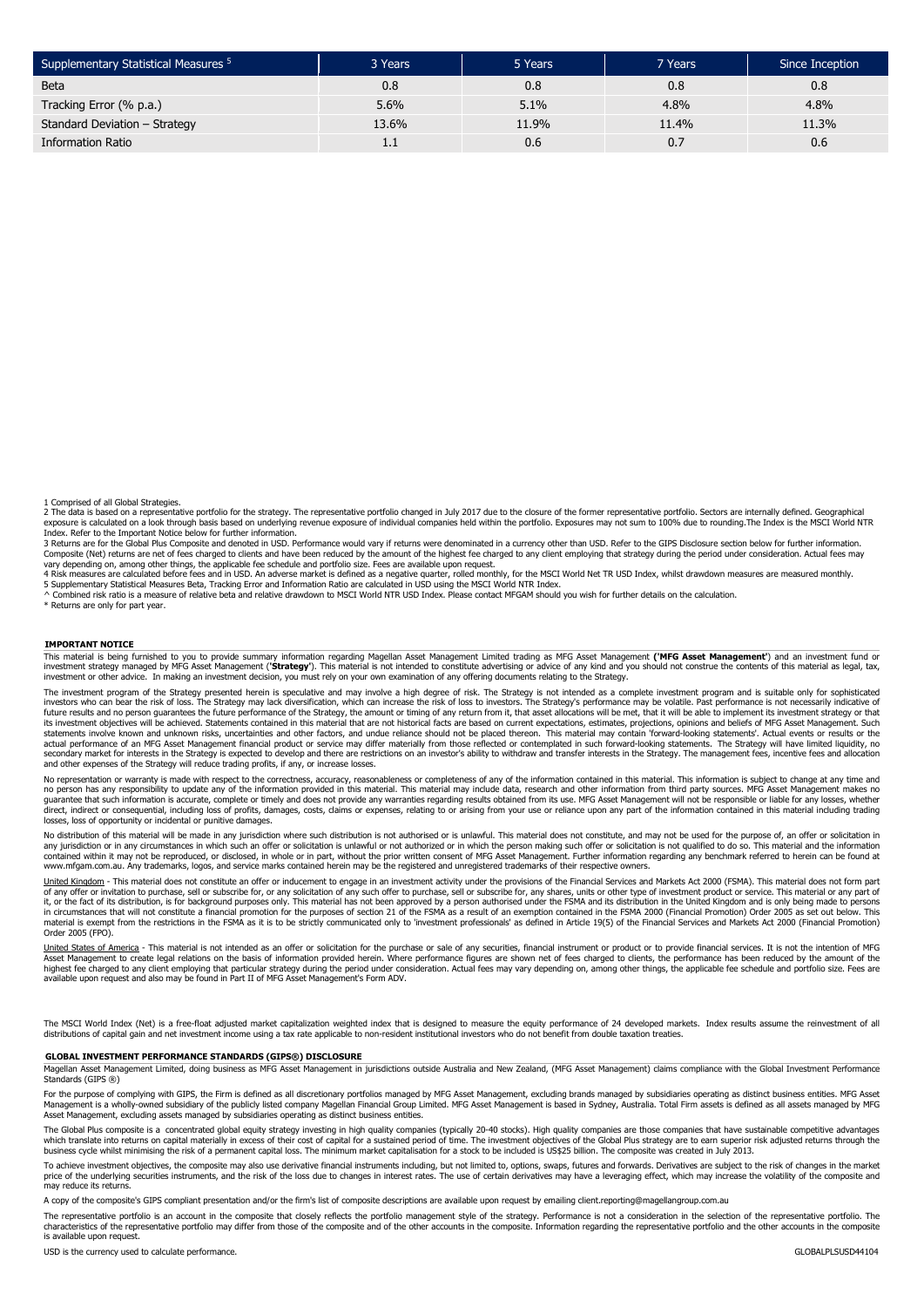## **Market Commentary**

Global stocks hit records highs in the three months to September as they rose for the sixth quarter in seven after reports showed stimulus is helping reopening economies recover from the pandemic, the Federal Reserve indicated it would keep rates low for a while yet, and tech stocks reported earnings that showed how much they have benefited from the shift to online. During the quarter, 10 of the 11 sectors rose in US-dollar terms. Consumer Discretionary (+16%) rose the most as economies reopened while Energy (-16%) was the sector that declined. The Morgan Stanley Capital International World Index climbed 7.9% in US dollars.

US stocks set fresh record highs after readings showed the jobs market had recovered nearly half the jobs lost when the economy was closed to restrict the pandemic, Big Tech shone and the Federal Reserve moved to a flexible average inflation target by allowing inflation to exceed 2%. The Fed's shift suggested lower interest rates for longer as it indicated the central bank would not pre-emptively raise interest rates when unemployment was low so long as inflation was under control. During the quarter, reports indicated the US economy was recovering from the record 31.4% annualised decline in the second quarter. Of note, a report showed the jobless rate fell to 8.4% in August and that the economy had added 10.6 million jobs since it shredded 22.2 million jobs in March and April when the jobless rate was 14.7% (compared with 3.5% in February). Big Tech CEOs survived a grilling from congress over the alleged anti-competitive nature of their businesses as the tech icons posted healthy earnings for the second quarter. In political news, the Democratic and Republican parties held their conventions and at quarter end polls placed Democrat presidential nominee Joe Biden ahead of President Donald Trump in the quest for the White House. The S&P 500 Index rallied 8.5%, to complete its best back-to-back quarters since 2009.

European stocks fell as reinfection rates picked up enough for restrictions to be reimposed. Of note during the quarter was that EU leaders struck an agreement to allow the EU to sell debt on a large scale for the first time so it could install a 750 billion-euro pandemic recovery fund. The Euro Stoxx 50 Index fell 1.3%. Japan's Nikkei 225 Index added 4.0% on the better global outlook as investors looked past the record annualised economic contraction of 28.1% in the second quarter and the unexpected resignation due to ill health of Prime Minister Shinzō Abe (who was replaced by Yoshihide Suga). China's CSI 300 Index surged 10.2% after a report showed the country's economy grew 3.2% in the June quarter from a year earlier, making China the first major economy to return to growth. Australia's S&P/ASX 200 Accumulation Index lost 0.4% amid concerns that Victoria's second lockdown was causing vast economic damage. The MSCI Emerging Markets Index rallied 8.7% in US dollars as key countries contained the virus and commodity prices gained.

## **Strategy Commentary**

The strategy recorded a positive return for the quarter. The biggest contributors were the investments in Alibaba Group, Facebook and Starbucks. Alibaba rallied after the Chinese ecommerce giant reported revenue growth of 34% in the second quarter from a year earlier as lockdowns turned Chinese to online retail, and China's economy rebounded. Facebook rose after its 11% surge in second-quarter earnings beat expectations and the social-media company said its main site has 2.7 billion users per month. Starbucks rose after the coffee chain said its businesses in China and the US were recovering well as these economies reopened.

The biggest detractors were the investments in a recently purchased stock and Novartis. Novartis fell after the healthproducts group refused to discuss revenue or profits prospects when revealing that sales for the first half rose 1%, the higher end of expectations.

Index movements and stock contributors/detractors are based in local currency terms unless stated otherwise.